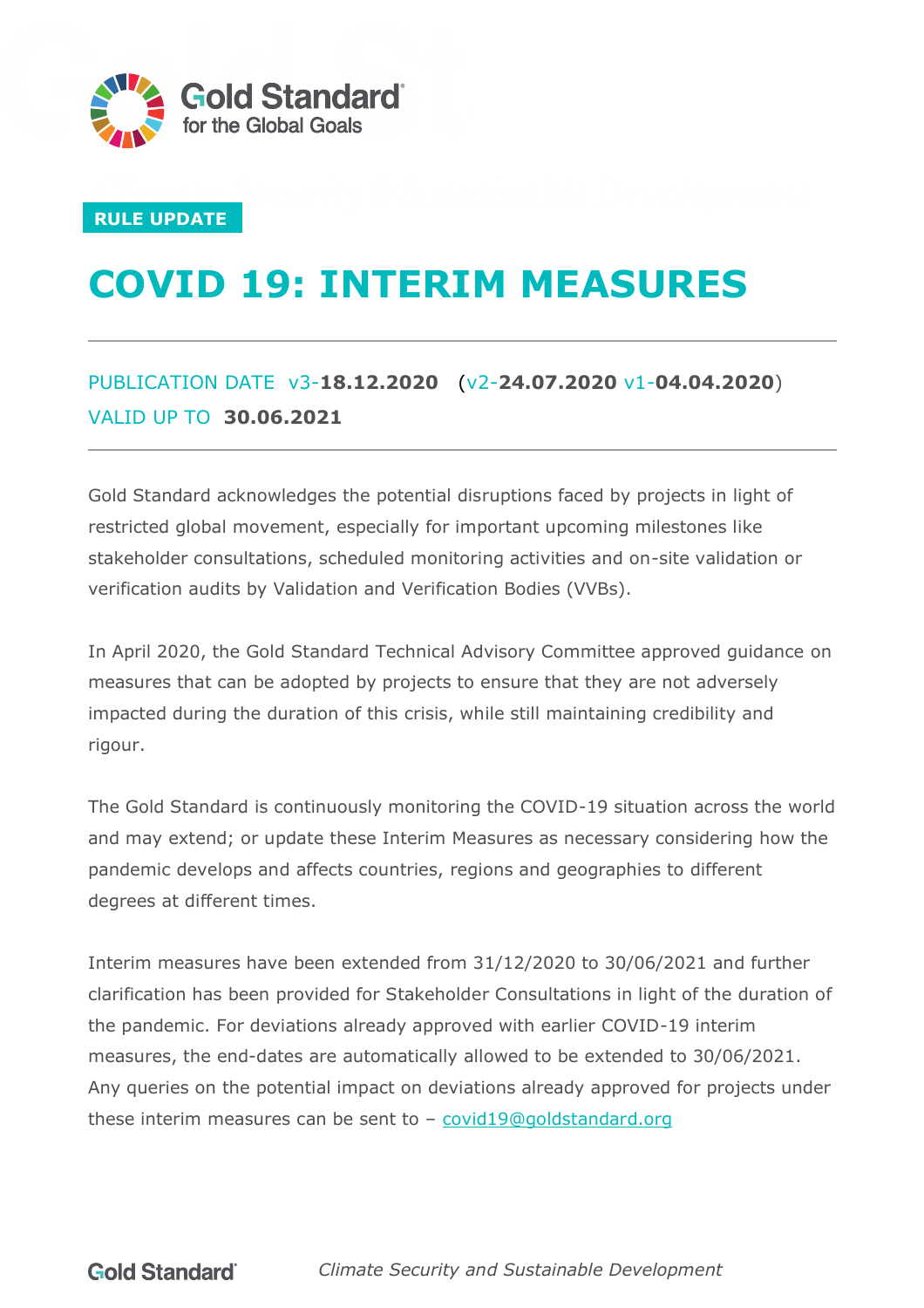Note that deviations concerning section 2.0 Stakeholder Consultations and Section 4.0 MANDATORY SITE VISITS BY VVBs do not need prior approval from Gold Standard Secretariat.

### RATIONALE AND TARGET AUDIENCE

#### 1.1 | **RATIONALE**

1.1.1 | Due to COVID-19 outbreak and subsequent travel restrictions announced by many countries, Gold Standard recognises the associated challenges for projects, developers and Validation and Verification Bodies (VVBs). Gold Standard is committed to support projects, developers and VVBs in these circumstances. These Interim Measures aim to provide flexibility with different steps of the Gold Standard certification cycle without compromising the quality and rigour of the Standard.

#### **TARGET AUDIENCE**

1.2.1 | The Gold Standard announces the following guidance for project developers, VVBs and [SustainCERT](https://www.sustain-cert.com/) on how project implementation & audit requirements may be managed in the interim period.

### STAKEHOLDER CONSULTATIONS

The project developer may apply the following Interim Measures in cases where physical stakeholder consultation meetings cannot reasonably be conducted by projects due to COVID-19, and the projects are submitted for preliminary review and design/performance certification before the end date of the validity period of this guidance.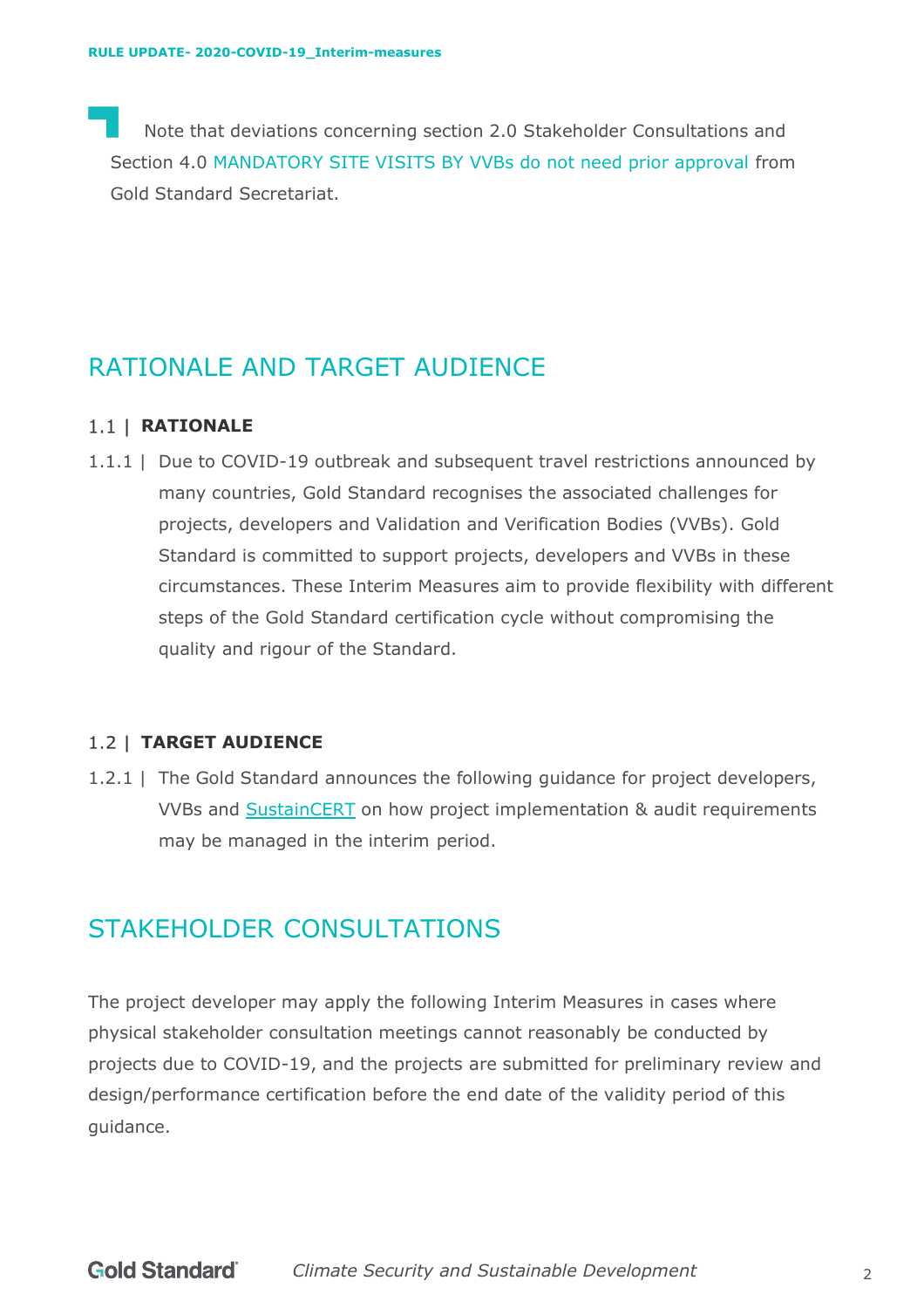#### **ALTERNATIVE MEASURES**

2.1.1 | The project developer may postpone physical stakeholder consultation meetings and the Stakeholder Feedback Round (SFR) for Gold Standard project/POA/VPAs until the COVID-19 situation eases. However, PoA Design Consultations shall proceed as normal since these consultations do not necessarily require a physical meeting.

#### 2.2 | **REQUIREMENTS**

- 2.2.1 | If the project developer postpones the physical meeting, they shall carry out the physical stakeholder consultation meeting and SFR at a later stage<sup>1</sup>, as soon as the situation allows.
- 2.2.2 | The project developer shall set up a continuous input and grievance mechanism before starting the validation of the project (i.e., official submission of project design documents to the validating VVB), in line with the requirements prescribed in Section 7 of the [GS Stakeholder Consultation](https://globalgoals.goldstandard.org/standards/102G_V1.2_PAR_Stakeholder-Consultation-and-engagement-Guidelines.pdf)  [and Engagement Requirements.](https://globalgoals.goldstandard.org/standards/102G_V1.2_PAR_Stakeholder-Consultation-and-engagement-Guidelines.pdf) The stakeholders, especially communities around the project site, should be informed about the grievance mechanism and available methods for sharing inputs and concerns.
- 2.2.3 | Relevant comments received on the project design, sustainable development assessment and safeguarding principles etc., during the delayed physical stakeholder consultation meeting, shall be accounted for and reflected in the project documentation. The project developer shall note that they may be required to retroactively modify the project design, safeguarding principles and SDG impact parameters (which may, for instance, involve retroactively reducing the amount of emissions reductions/impact statements issued in first verification as a result of the project design changes) based on all relevant feedback received from stakeholders during the delayed physical stakeholder consultation meeting and SFR.

 $1$  The postponed physical stakeholder consultation and SFR shall be carried out in line with the Gold Standard Stakeholder Consultation and Engagement Requirements (Version 1.2 dated October 2019).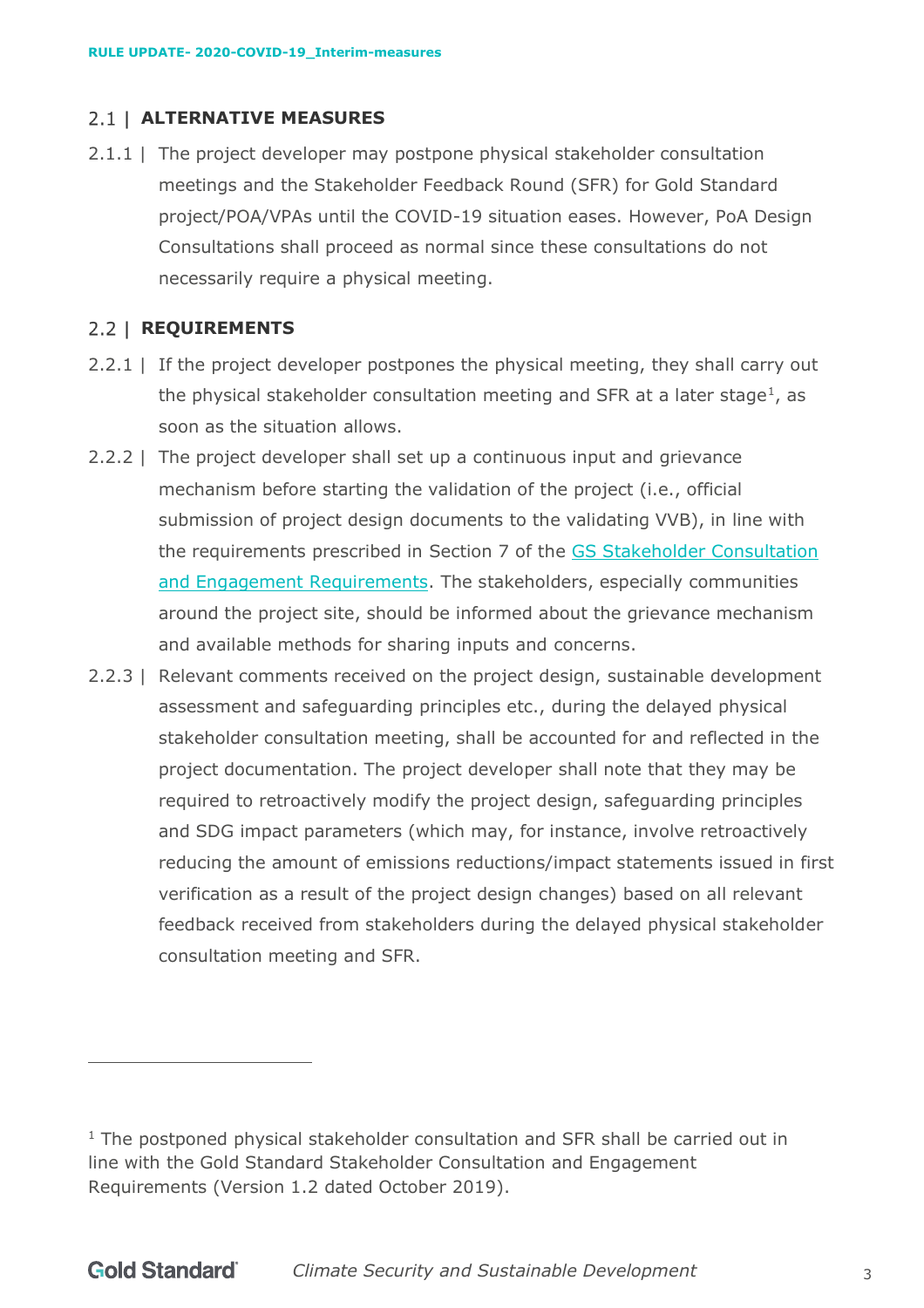#### **2.3 | SUBMISSION OF STAKEHOLDER CONSULTATION REPORT**

- 2.3.1 | The project developer may submit the project/CPA/VPA for preliminary review without conducting the physical meeting and SFR.
- 2.3.2 | If the project developer postpones the physical meeting, they shall submit the draft stakeholder consultation report with self-assessment of Sustainable Development Goals (SDGs) and safeguards assessment with other required documents for preliminary review and design certification, as applicable.

#### **GUIDELINES FOR VVBS AND SUSTAINCERT**

2.4.1 | The VVBs and/or SustainCert shall, through appropriate means at their disposal, seek feedback from relevant stakeholders on the grievance mechanism, safeguarding principles and sustainable development assessment during the remote audit/review process. Feedback shall be communicated to the project developer and addressed by them, as necessary. If applicable, the VVB shall further evaluate project developer's addressal of stakeholder feedback, if any, and provide their opinion in the validation/verification report.

### MONITORING REQUIREMENTS:

COVID-19 may affect ongoing monitoring activities, and projects could face difficulties in conducting monitoring as per the registered monitoring plan.

#### **ALTERNATIVE MEASURES**

- <span id="page-3-0"></span>3.1.1 | The project developer may seek deviations from the registered monitoring plan on a case by case basis for the interim period:
	- a. **Alternative monitoring approach:** The project developer may propose an alternative monitoring approach/arrangement. For example, the project developer may seek deviation to apply technology<sup>2</sup> based remote monitoring (through remote sensing, relevant proxy remote-monitorable data etc.), which enables the project to meet the monitoring requirements while ensuring completeness and conservativeness of the monitored parameters.
	- b. **Postpone monitoring:** The project developer may seek deviation to

<sup>&</sup>lt;sup>2</sup> The developer and VVBs may refer to example cases available at <https://www.climateledger.org/en/Knowledge.25.html>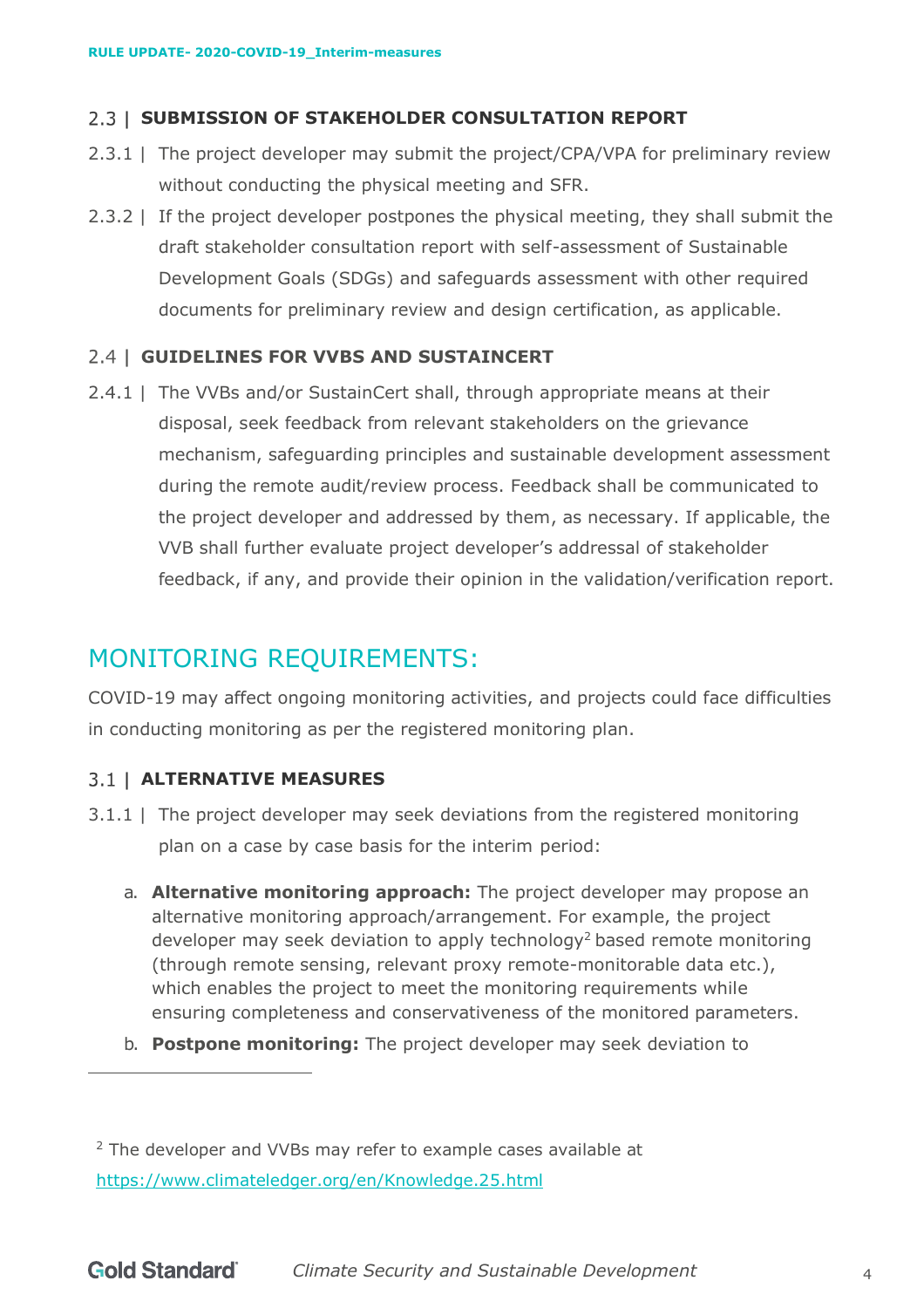suspend the monitoring until the end of the validity period of the Interim Measures. The project shall be able to complete the monitoring at a later stage and/or apply credible, conservative assumptions or discount factors to the extent required to ensure that GHG emission reductions or removals will not be overestimated as a result of the postponement of monitoring. For example, where possible, monitoring can be done retrospectively (where data is recorded by the project but must be downloaded), or through interpolation of the monitoring period. For interpolations, a reasonable discount factor (for example, 20% reduction on metrics) should be applied to account for higher uncertainty.

<span id="page-4-0"></span>c. **Gap in Monitoring:** The project developer may seek approval for a 'gap' period in monitoring until the end of validity period of interim measures and extend the current project crediting period by a period equal to the gap period.

#### **REQUIREMENTS**

- 3.2.1 | The project developer can only request the above deviations for monitoring during the period of the Interim Measures (this guidance).
- 3.2.2 | The project developer shall:
	- ⎯ Submit the deviation request before the end of the validity period of Interim Measures.
	- ⎯ Clearly state the start and end date of the monitoring period for which deviation applies. Where the end date of deviation is not known at the time of application and is intended to be the end date of the Interim Measures, the deviation request should state 'End of Interim Measures'. The monitoring deviation will end 28 calendar days from the Gold Standard declared end date of the Interim Measures. Project proponents that can re-establish monitoring sooner, may revert to the original registered monitoring plan sooner, clearly reporting the change date from interim to registered monitoring.

#### **SUBMISSION OF DEVIATION REQUEST**

3.3.1 | When seeking deviations on account of all three approaches listed above, the project developer shall complete the [Deviation Request Form](https://globalgoals.goldstandard.org/deviation-request-form/) and send to Gold Standard at ["covid19@goldstandard.org"](mailto:vvb@goldstandard.org).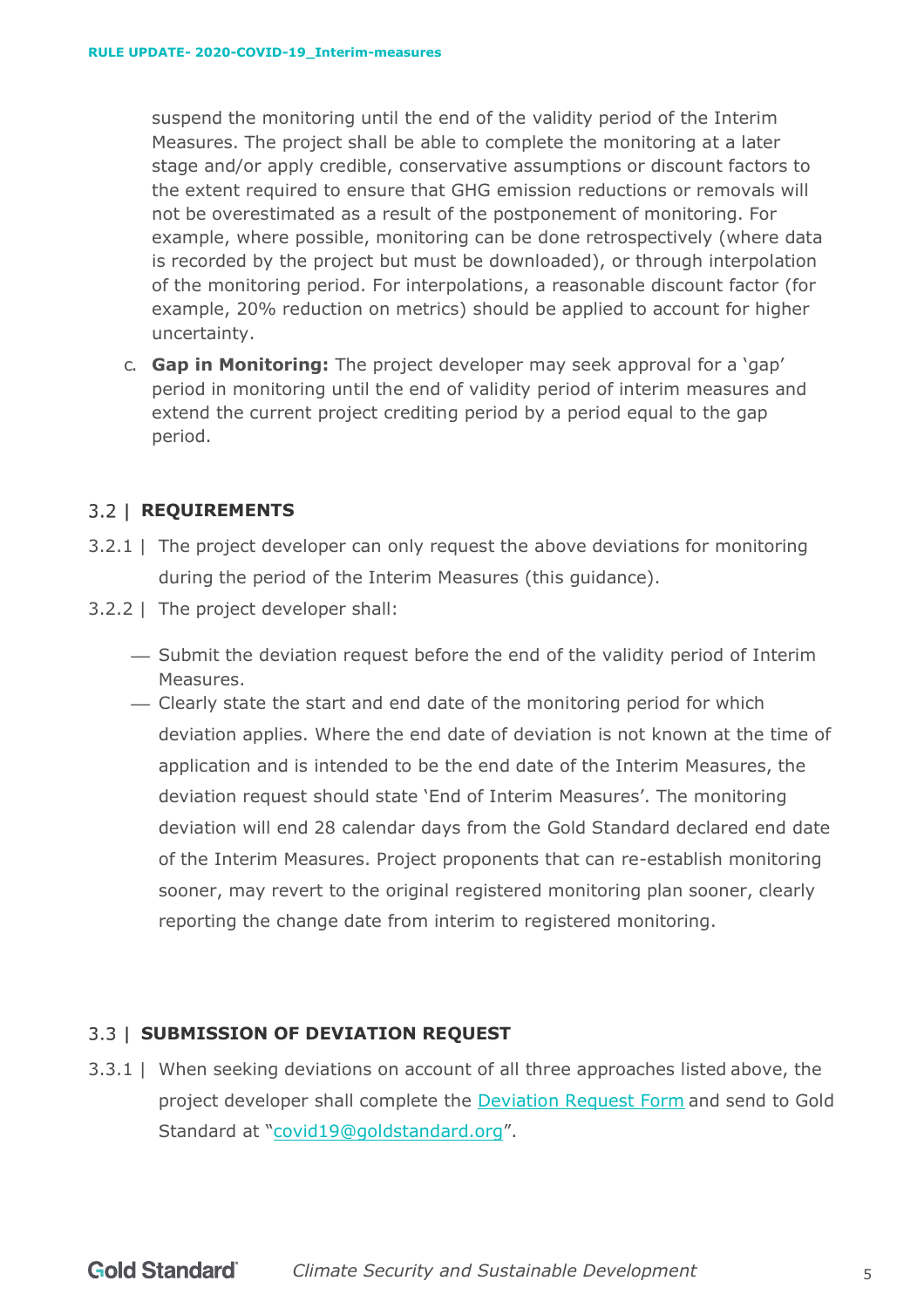#### **GUIDELINES FOR VVBs AND SUSTAINCERT**

3.4.1 | In case of paragraph [3.1.1](#page-3-0) [b,](#page-4-0) the VVBs and SustainCERT shall determine whether the project has applied sufficiently conservative values and/or approach for the monitoring period for which the postponement applies.

## MANDATORY SITE VISITS BY VVBs:

The Validation and Verification bodies & SustainCERT<sup>3</sup> may apply the following interim measures in cases where on-site inspections cannot reasonably be performed due to COVID-19 and travel restrictions.

#### **ALTERNATIVE MEASURES**

- <span id="page-5-1"></span><span id="page-5-0"></span>4.1.1 | Alternative Measures relating to mandatory on-site visits for VVBs audits include:
	- a. A VVB may postpone site visits for on-site inspections, taking into account the rules of relevant national and local authorities (local to the DOE offices as well as to locality of the site visits), World Health Organization (WHO) recommendations, policies of the VVB (if any) and other relevant travel restrictions and guidance (for example, a requirement to self-isolation upon return from specific countries).
	- b. If site visit cannot be postponed due to significant impact of delaying the site visit on VVB and/or project developer due to timeline/commitment as per validation/verification or GS-VERs delivery agreement, VVB may replace mandatory on-site visits with remote audits. The audit may include but not limited to validation, verification, the inclusion of VPAs, design change review etc.

#### <span id="page-5-2"></span>**REQUIREMENTS**

4.2.1 | In case of [4.1.1](#page-5-0) [a t](#page-5-1)he VVB shall complete the on-site inspection as normal when the COVID-19 situation eases.

<sup>3</sup> For microscale project/PoAs/VPAs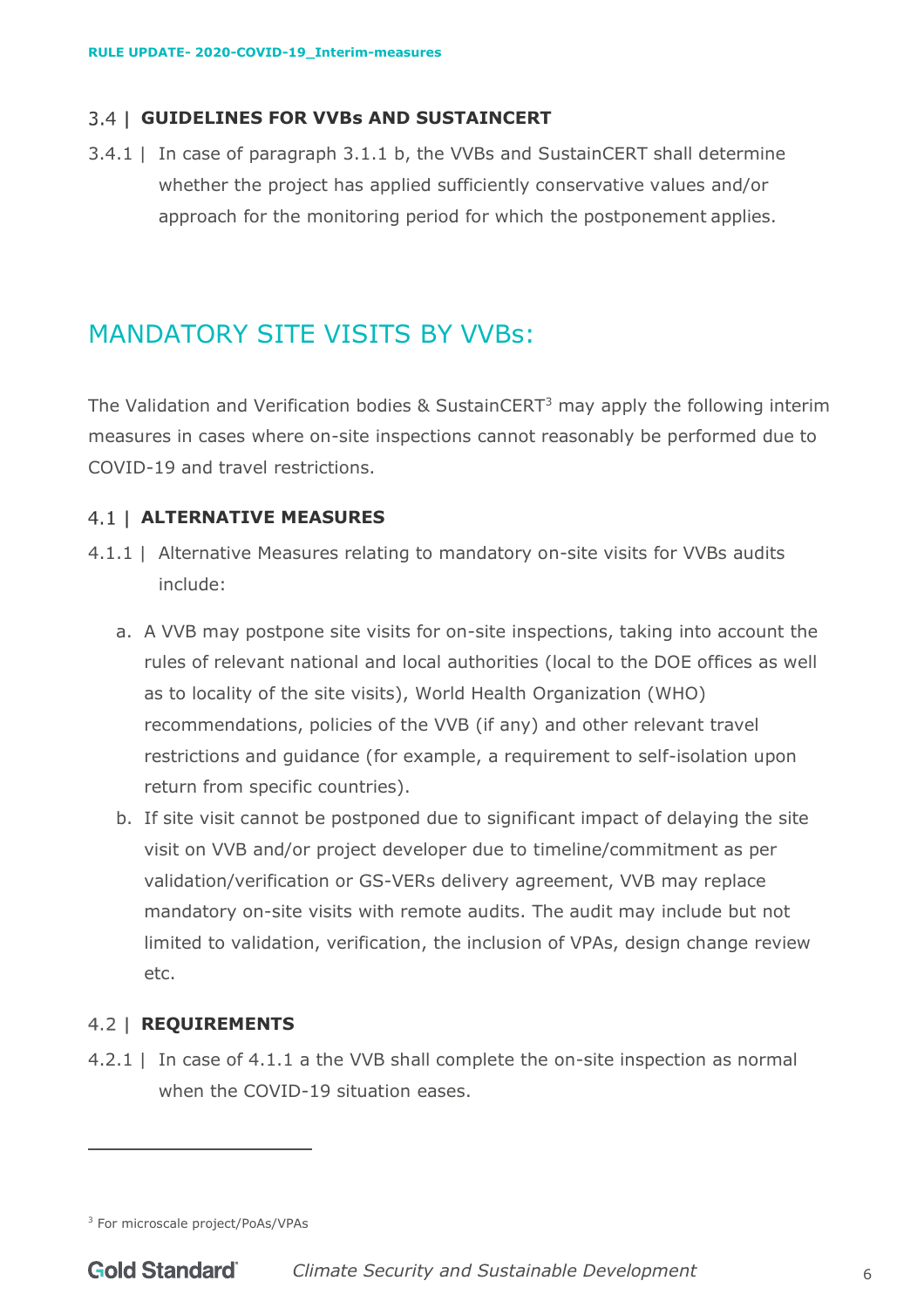- 4.2.2 | In case of [4.1.1](#page-5-0) [b t](#page-5-2)he VVB shall ensure the completeness and conservativeness of the monitored parameters at the time of verification. In doing so, it shall:
	- I. Use validation/verification techniques and advanced communication technology solutions to validate/verify information and compliance with applicable requirements to the extent possible, to ensure the completeness and credibility of the audit;
	- II. Use means such as, but not limited to, tele/video meetings; interviews with relevant stakeholders, local authorities, project participants, persons responsible for data collections, end user and/or beneficiaries of the project; photographic evidence, video recordings; data collection using drones, satellite image (where possible); relevant documents; and other publicly available information.
	- III. Transparently disclose in the audit report that
		- The audit is undertaken remotely and
		- ⎯ Describe the alternative means used and justification that they are sufficient for the audit
	- IV. Must submit the audit report requesting design certification and/or performance certification within six (6) months of the declared end date of the Interim Measures.

#### **GUIDELINES FOR VVBs**

- 4.3.1 | The maximum monitoring period that VVB can verify based on remote audit (paragraph [4.1.1](#page-5-0) [b\)](#page-5-2) is two years.
- 4.3.2 | In cases of apparent malfeasance observed/identified at a later stage, Gold Standard retains the right to take retrospective action including retracting issued VERs, suspending project registration and/or withdrawing the accreditation of the VVB.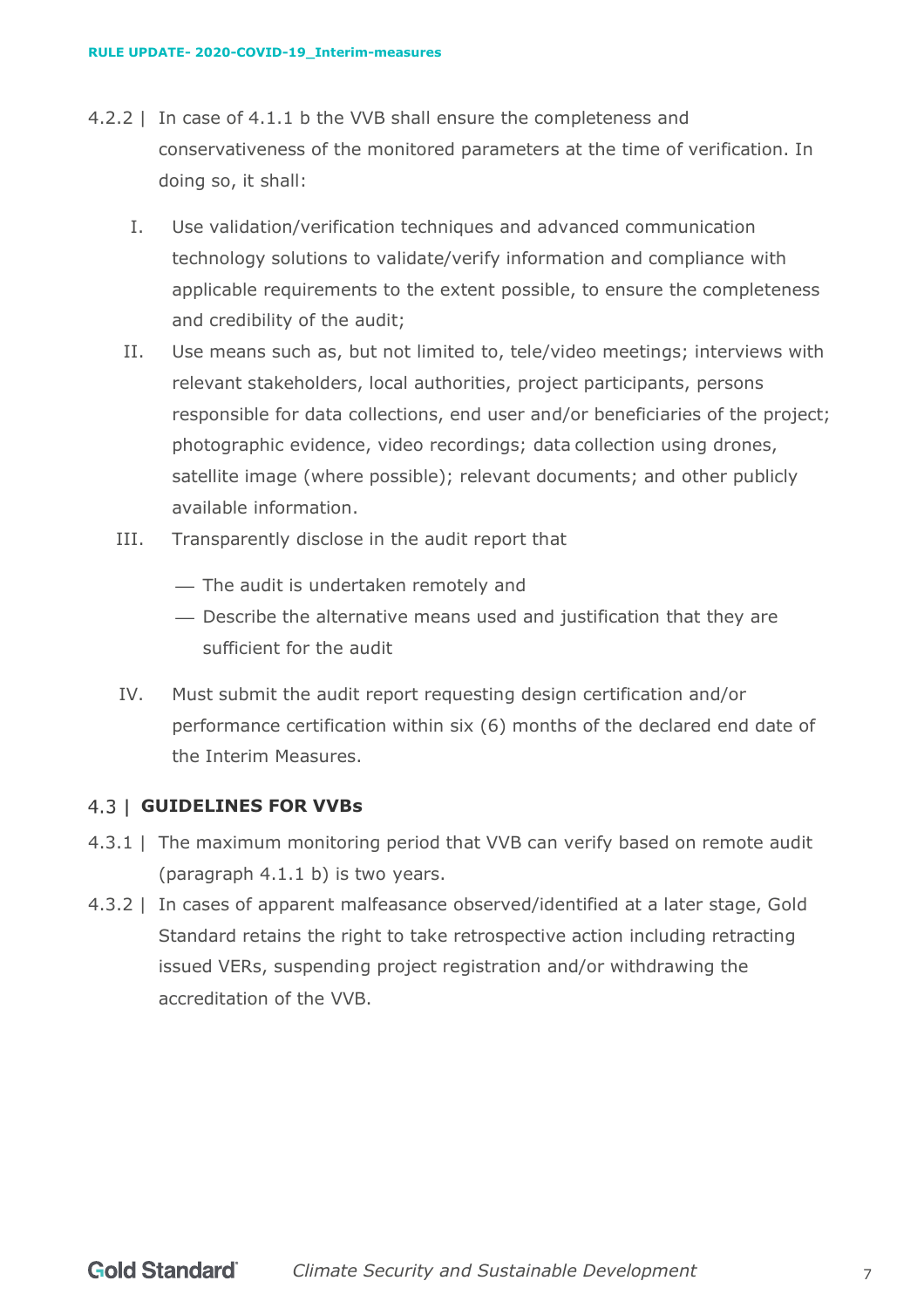# SUBMISSION TIMELINES:

#### **EXTENSION REQUEST**

- 5.1.1 | Where project submission timelines are affected by COVID-19, the project developer may seek an extension by submitting a request to Gold Standard. It includes but is not limited to the following key submission stages:
	- Submission of the project within one year of start date;
	- ⎯ Successful completion of validation within two years of the date of project Listing;
	- $-$  Completion of first verification within two years (5 years in case of  $A/R$ ) of project implementation date or design certification or design certification renewal, whichever is later;
	- Submission of design review no later than the last date of current certification cycle;
	- ⎯ Claiming retroactive crediting (extension of retroactive crediting period to cover delays in addition to maximum allowed period of 2 years);
	- Submission of annual report.

#### **REQUIREMENTS**

- 5.2.1 | When seeking extensions, the project developer shall demonstrate with evidence (such as public statements from relevant authorities on travel restrictions) that the project submission is affected due to COVID-19. For example, the project must be able to demonstrate that all the necessary actions for submission of the project within the first year of start date were taken and evidence such as proof of stakeholder engagement, agreement with VVBs, etc. are available to validate the claim.
- 5.2.2 | Extension requests shall be submitted before the declared end date of these Interim Measures.

#### **SUBMISSION OF EXTENSION REQUEST**

5.3.1 | The project developer shall complete the **[Deviation Request Form](https://globalgoals.goldstandard.org/deviation-request-form/)** and send the request to Gold Standard at ["covid19@goldstandard.org"](mailto:vvb@goldstandard.org).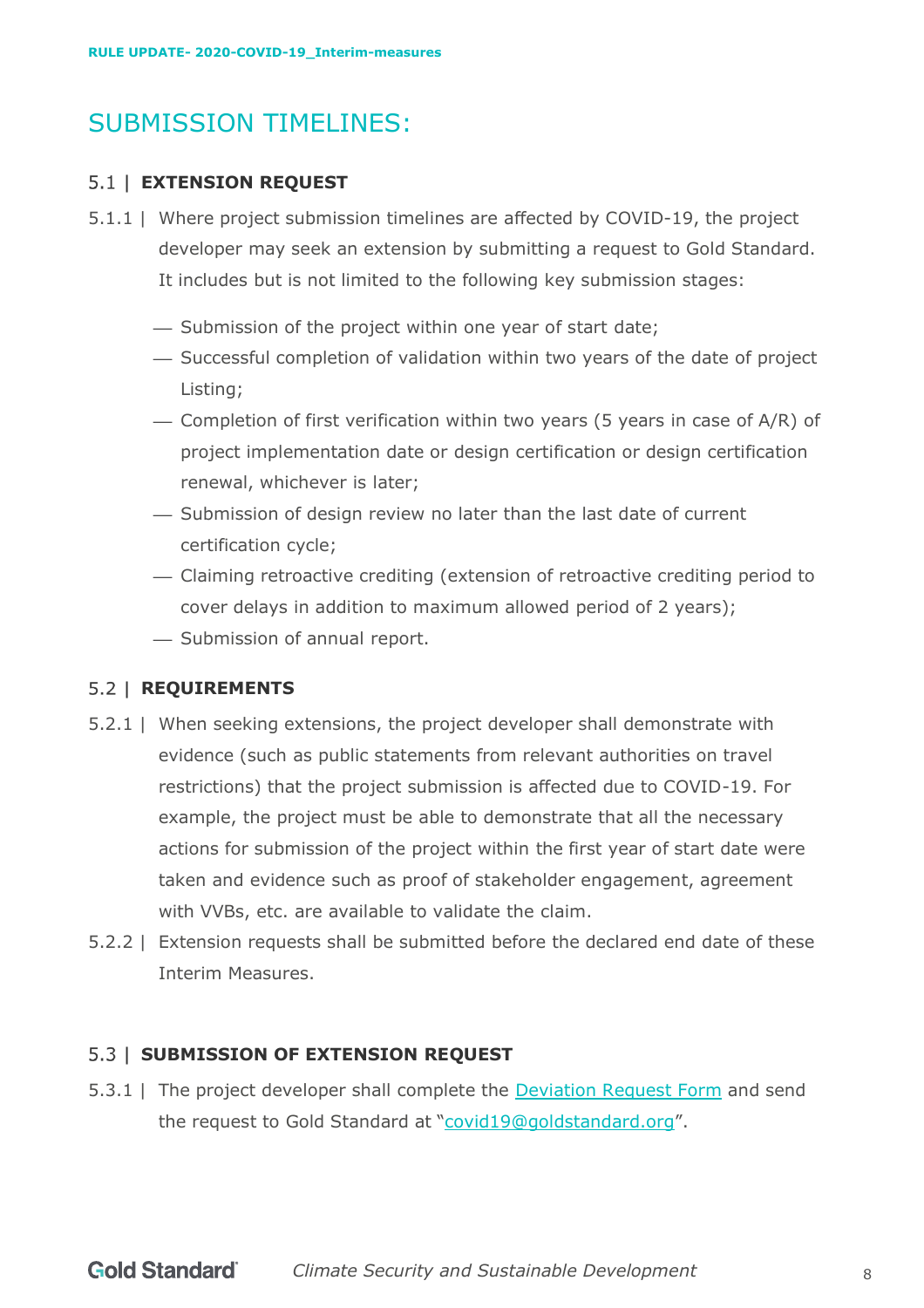# FURTHER SUGGESTIONS

The Gold Standard encourages all stakeholders, including project developers, VVBs, practitioners and other interested parties to send suggestions on alternative measures and means that can be used to facilitate the stakeholder consultations, monitoring, validation & verification to support Gold Standard projects. Please send your suggestions to Gold Standard at ["covid19@goldstandard.org"](mailto:vvb@goldstandard.org).